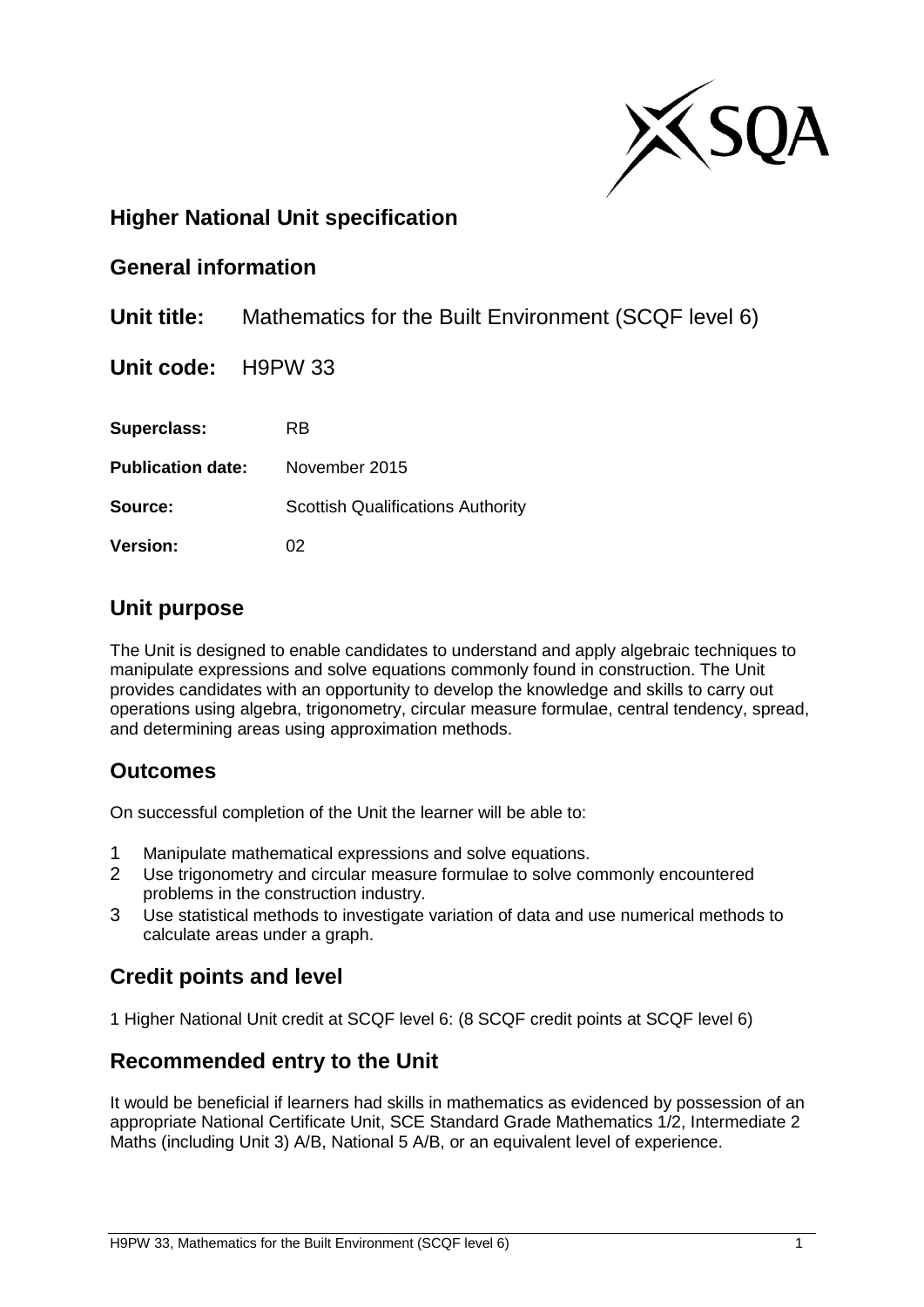# **Higher National Unit specification: General information (cont)**

**Unit title:** Mathematics for the Built Environment (SCQF level 6)

# **Core Skills**

Achievement of this Unit gives automatic certification of the following:

Complete Core Skill(s) None

Core Skill component(s) Using Number at SCQF level 6

There are also opportunities to develop aspects of Core Skills which are highlighted in the Support Notes for this Unit specification.

# **Context for delivery**

If this Unit is delivered as part of a Group Award, it is recommended that it should be taught and assessed within the subject area of the Group Award to which it contributes.

The Assessment Support Pack (ASP) for this Unit provides assessment and marking guidelines that exemplify the national standard for achievement. It is a valid, reliable and practicable assessment. Centres wishing to develop their own assessments should refer to the ASP to ensure a comparable standard. A list of existing ASPs is available to download from SQA's website **[\(http://www.sqa.org.uk/sqa/46233.2769.html\)](http://www.sqa.org.uk/sqa/46233.2769.html)**.

# **Equality and inclusion**

This Unit specification has been designed to ensure that there are no unnecessary barriers to learning or assessment. The individual needs of learners should be taken into account when planning learning experiences, selecting assessment methods or considering alternative evidence.

Further advice can be found on our website **[www.sqa.org.uk/assessmentarrangements](http://www.sqa.org.uk/assessmentarrangements)**.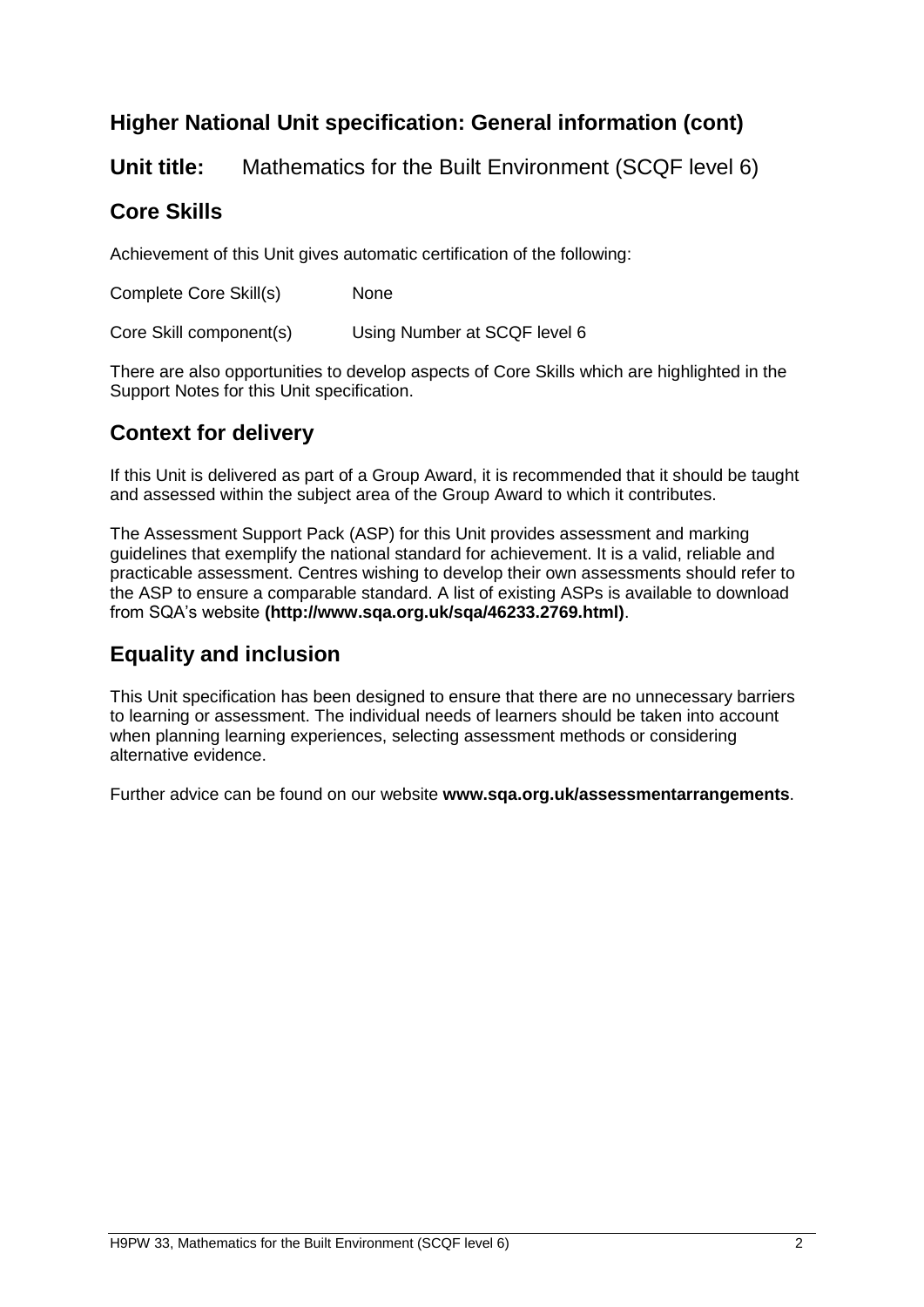# **Higher National Unit specification: Statement of standards**

# **Unit title:** Mathematics for the Built Environment (SCQF level 6)

Acceptable performance in this Unit will be the satisfactory achievement of the standards set out in this part of the Unit specification. All sections of the statement of standards are mandatory and cannot be altered without reference to SQA.

Where evidence for Outcomes is assessed on a sample basis, the whole of the content listed in the Knowledge and/or Skills section must be taught and available for assessment. Learners should not know in advance the items on which they will be assessed and different items should be sampled on each assessment occasion.

# **Outcome 1**

Manipulate mathematical expressions and solve problems.

### **Knowledge and/or Skills**

- Numerical expressions including scientific/engineering notation
- Manipulate algebraic expressions including indices and logarithmic functions
- Transposition of formulae
- ◆ Solve equations

# **Outcome 2**

Use trigonometry and circular measure formulae to solve commonly encountered problems in the construction industry.

### **Knowledge and/or Skills**

- **Trigonometry in a right angled triangle**
- Trigonometry in a non-right angled triangle
- Trigonometry of three dimensional shapes
- Circle problems involving arc lengths and sector/segment areas

# **Outcome 3**

Use statistical methods to investigate variation of data and use numerical methods to calculate areas under a graph.

### **Knowledge and/or Skills**

- Measure of central tendency: Mean, Median from a (grouped) frequency table
- Measure of spread: Standard deviation from a (grouped) frequency table
- Correlation and regression: Line of best fit using least squares
- Determination of Areas by use of approximation methods: Simpson's Rule and Trapezoidal Rule.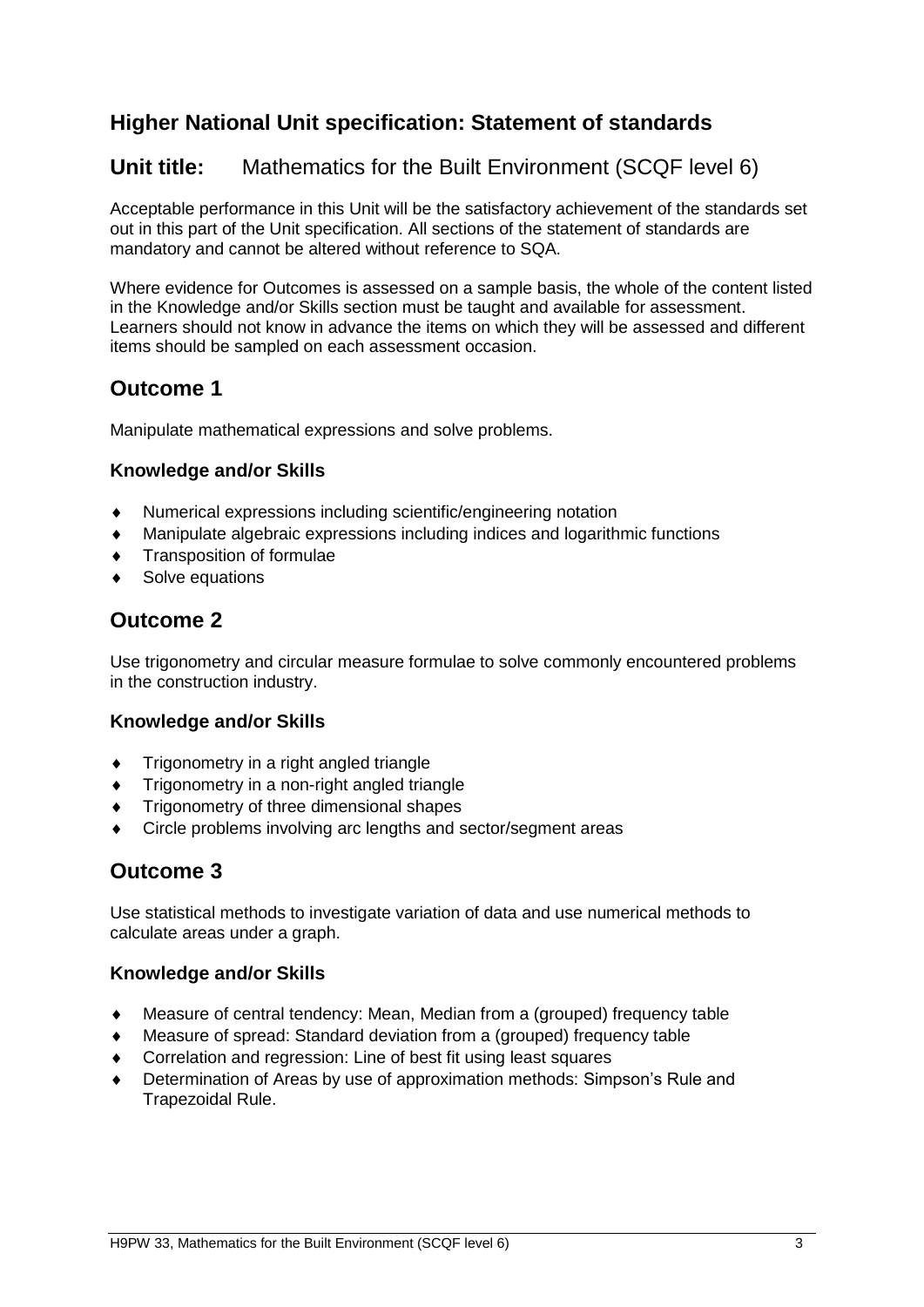# **Higher National Unit specification: Statement of standards (cont)**

### **Unit title:** Mathematics for the Built Environment (SCQF level 6)

### **Evidence Requirements for this Unit**

Learners will need to provide evidence to demonstrate ALL Knowledge and/or Skills across all Outcomes by showing that they can:

- Apply algebraic techniques to manipulate expressions and solve equations commonly found in the construction industry.
- Solve problems involving indices and logarithms
- Solve common building and surveying problems in two and three dimensions using trigonometry.
- Determine the area of a sector or segment of a circle and the arc length in context.
- Determine the mean, median and standard deviation values from data presented in a grouped frequency table.
- Calculate correlation coefficient and equation of line of regression and use this to predict results. Built in calculator functionality may be used, if available.
- Calculate approximate areas and volumes using Simpson's Rule or Trapezoidal Rule

Evidence should be produced under closed-book, supervised conditions in response to an appropriate set of questions. And as such learners should not be allowed to bring textbooks, hard and/or soft handouts or notes to the assessment. Learners should be allowed to use the standard functions available on most scientific calculators to calculate mean, standard deviation, correlation coefficients and an equation of line of regression

Assessment may be carried out:

- Outcome by Outcome
- Two or more Outcomes together
- All Outcomes together holistic assessment of the Unit

The total time allowed for the assessment(s) should not exceed two hours.

Learners should be given access to calculators. Sufficient working must be shown to demonstrate the method of solution.

Where re-assessment is needed, a different set of questions must be used on each assessment occasion.

Under no circumstances should the learners be notified of the assessment questions prior to the assessment.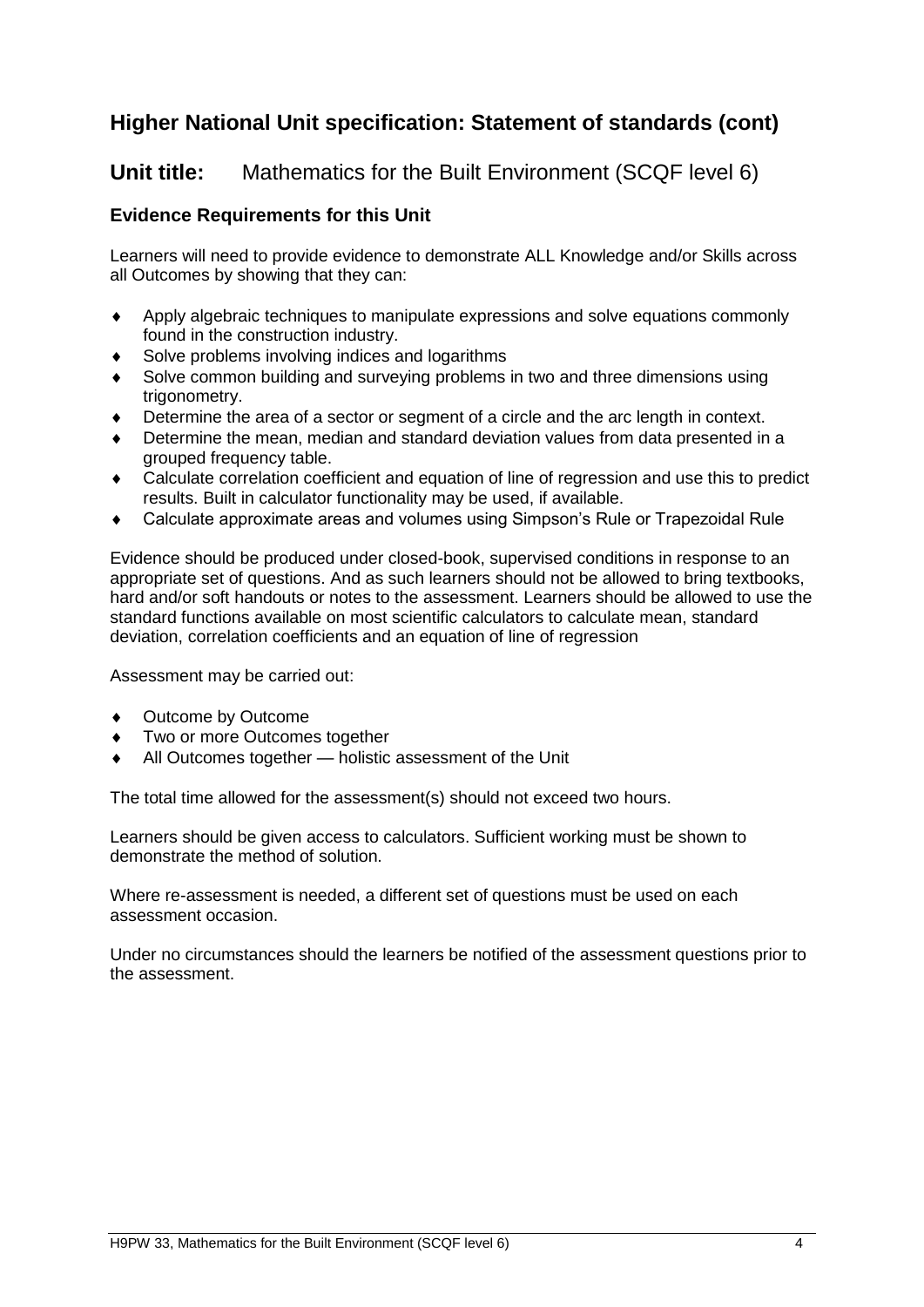

# **Higher National Unit Support Notes**

# **Unit title:** Mathematics for the Built Environment (SCQF level 6)

Unit Support Notes are offered as guidance and are not mandatory.

While the exact time allocated to this Unit is at the discretion of the centre, the notional design length is 40 hours.

### **Guidance on the content and context for this Unit**

This Unit has been written in order to allow learners to develop knowledge, understanding and skills in the following areas:

#### **Outcome 1**

#### **Manipulate mathematical expressions and solve equations (10 hours)**

Factors; removal of brackets; linear, simultaneous and quadratic equations; indices and logarithmic functions; scientific/engineering notation. Equations:  $A = P (1 + r/100)^t$ ,  $ax^2 + bx + c = 0$ Indices: Positive, negative, and fractional

### **Outcome 2**

#### **Use trigonometry and circular measure formulae to solve commonly encountered problems in the construction industry (15 hours)**

Trigonometry: Pythagoras, sine ratio, cosine ratio, tangent ratio, sine rule, cosine rule. Circular measure: arc length, sector area, segmental area. Angular measure: degrees, minutes, and seconds

#### **Outcome 3**

#### **Use statistical methods to investigate variation of data and use numerical methods to calculate areas under a graph (15 hours)**

Measure of central tendency: Mean, Median from a (grouped) frequency table Measure of spread: Standard deviation from a (grouped) frequency table Correlation and regression: Correlation coefficient, line of best fit equation Determination of Areas and Volumes: Simpson's Rule and Trapezoidal Rule.

Mathematics for the Built Environment has been incorporated within the first year of the HNDs in Architectural Technology, Building Surveying, Construction Management, Quantity Surveying and Facilities Management as a mandatory Unit. It is considered that a Unit in Mathematics is essential to support other areas of work in the awards, notably the surveying and structural principles areas.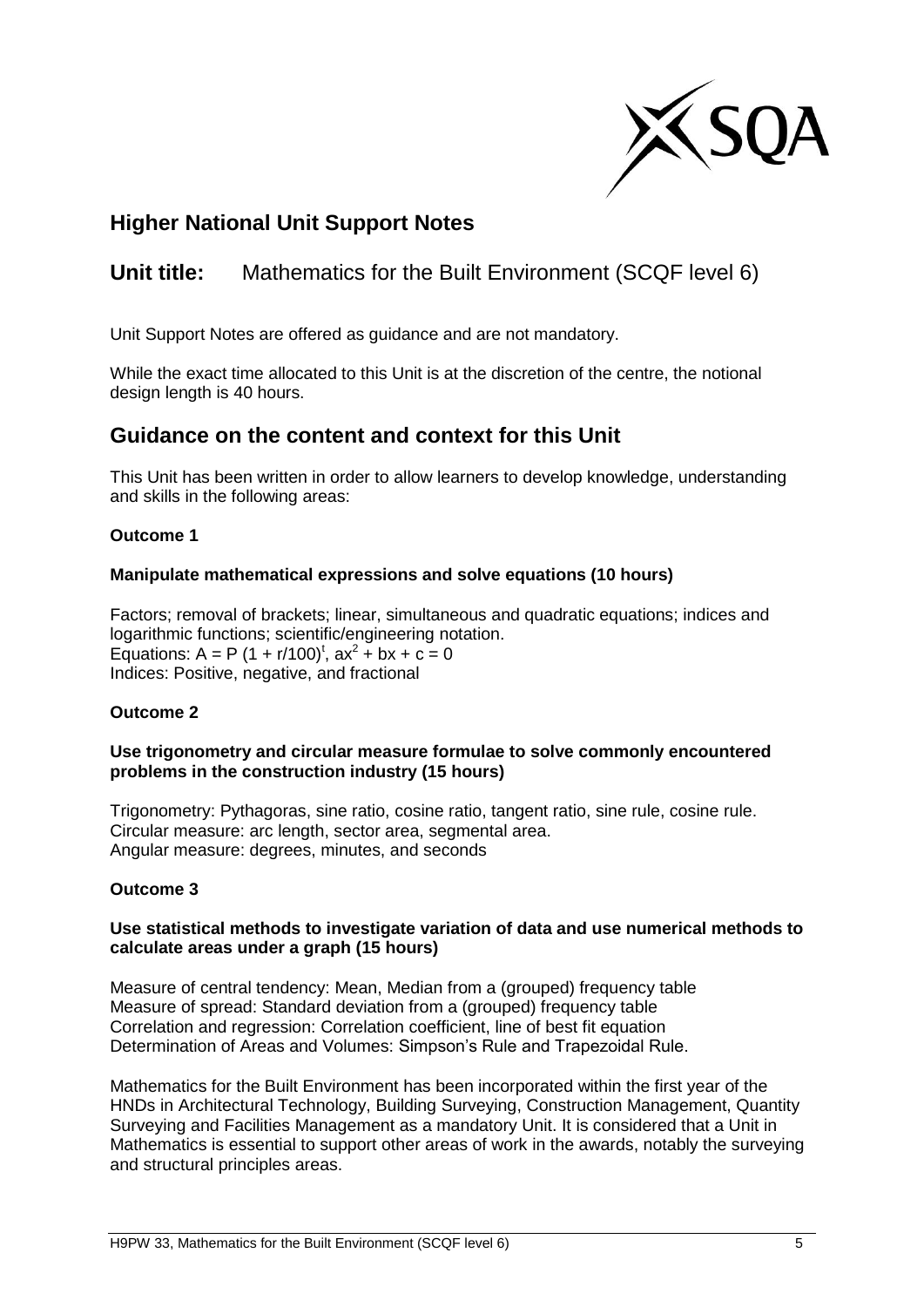# **Higher National Unit Support Notes (cont)**

# **Unit title:** Mathematics for the Built Environment (SCQF level 6)

In designing this Unit the Unit writers have identified the range of subjects they would expect to be covered by lecturers. The writers have also given recommendations as to how much time should be spent on each Outcome. This has been done to help lecturers decide the depth of treatment that should be given to the list of topics attached to each Outcome. Although it is not mandatory for centres to use this list of topics it is strongly recommended that they do so to ensure continuity of teaching and learning across the Mathematics Units and because the exemplar pack for this Unit is based on the Knowledge and/or Skills and list of topics in each of the Outcomes.

# **Guidance on approaches to delivery of this Unit**

As the Unit provides core mathematical principles, which underpin many of the studies done in the HND awards, it is recommended that the Unit be delivered towards the start of these awards.

The Unit has been designed to incorporate sufficient time to allow lecturers to teach the core Mathematics contained within the Unit. The Unit has also been written to allow learners sufficient time to practice what they have learnt through appropriate formative assessments and exercises.

Delivery of the Unit should focus on, and be within the context of commonly encountered problems in the construction industry.

## **Guidance on approaches to assessment of this Unit**

Evidence can be generated using different types of assessment. The following are suggestions only. There may be other methods that would be more suitable to learners.

Centres are reminded that prior verification of centre-devised assessments would help to ensure that the national standard is being met. Where learners experience a range of assessment methods, this helps them to develop different skills that should be transferable to work or further and higher education.

In any assessment **all** Knowledge and/or Skills items should be included. Learners must provide a satisfactory response to all items.

Learners will need to provide evidence to demonstrate their Knowledge and/or Skills by showing that they can:

- Apply algebraic techniques to manipulate expressions and solve equations commonly found in the construction industry.
- ◆ Solve problems involving indices and logarithms.
- Solve common building and surveying problems in two and three dimensions using trigonometry.
- Determine the area of a sector, or segment of a circle and the arc length in context.
- Determine the mean, median and standard deviation values from data presented in a grouped frequency table.
- Calculate correlation coefficient and equation of line of regression and use this to predict results. Built in calculator functionality may be used, if available.
- Calculate approximate areas and volumes using Simpson's Rule or Trapezoidal Rule.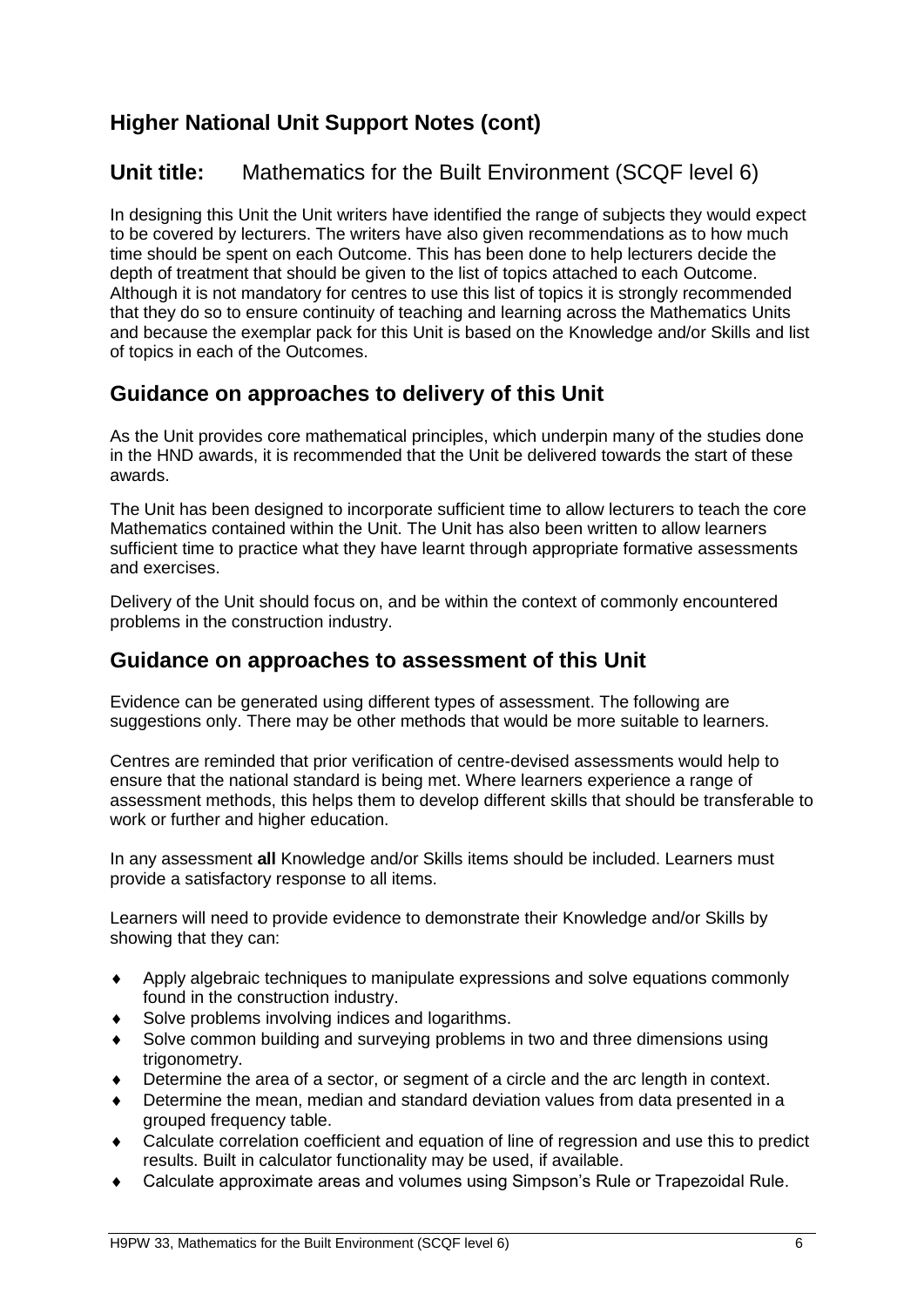# **Higher National Unit Support Notes (cont)**

# **Unit title:** Mathematics for the Built Environment (SCQF level 6)

Assessment should be conducted under closed-book conditions and as such learners should not be allowed to bring textbooks, hand-outs or notes to the assessment.

Questions used to elicit learner evidence may take the form of an appropriate balance of short answer, restricted response and structured questions.

In the assessment of this Unit all Outcomes can be combined to form a single assessment paper.

### **Opportunities for e-assessment**

E-assessment may be appropriate for some assessments in this Unit. By e-assessment we mean assessment which is supported by Information and Communication Technology (ICT), such as e-testing or the use of e-portfolios or social software. Centres which wish to use e-assessment must ensure that the national standard is applied to all learner evidence and that conditions of assessment as specified in the Evidence Requirements are met, regardless of the mode of gathering evidence. The most up-to-date guidance on the use of e-assessment to support SQA's qualifications is available at **www.sqa.org.uk/e-assessment**.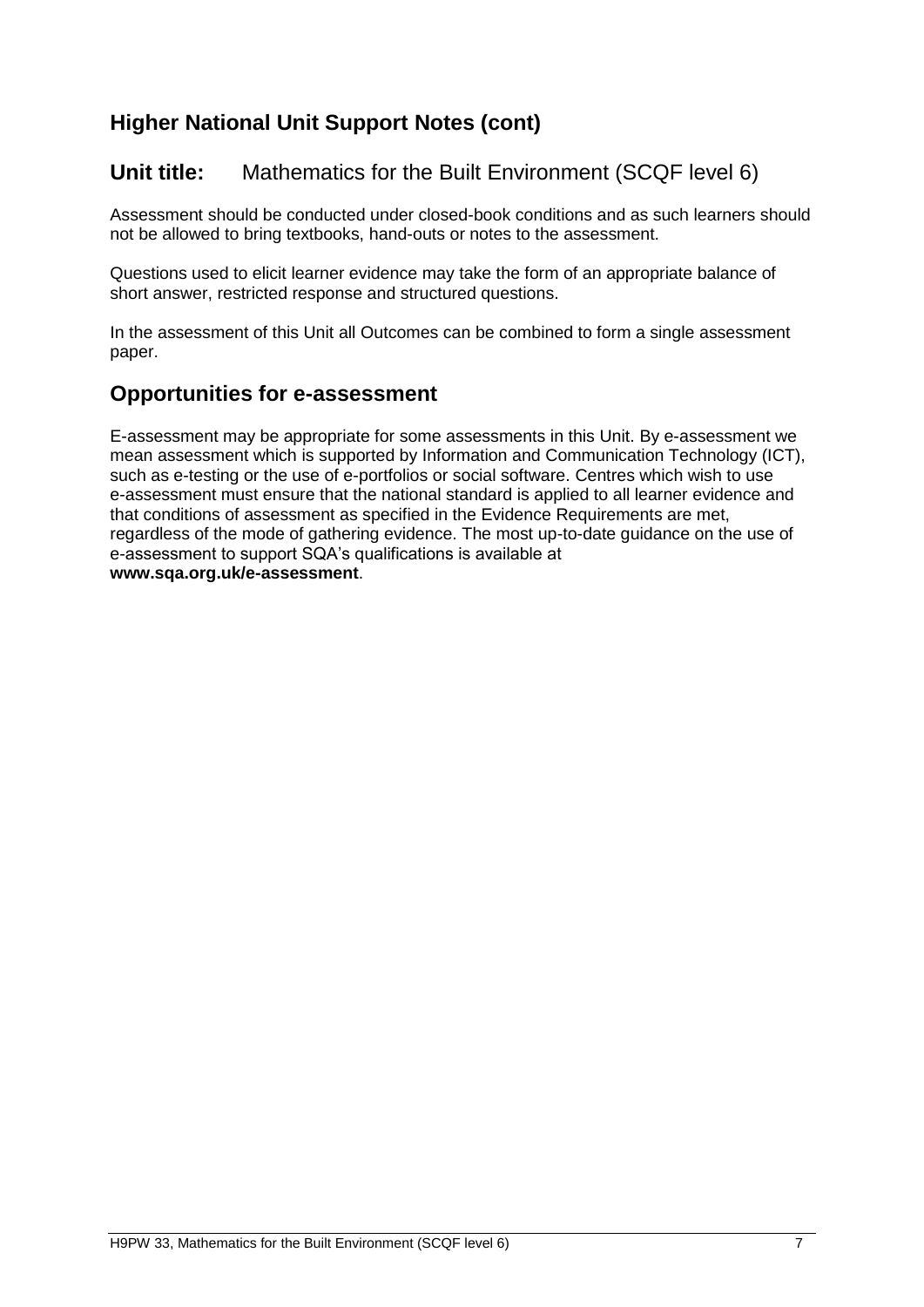# **Higher National Unit Support Notes (cont)**

### **Unit title:** Mathematics for the Built Environment (SCQF level 6)

# **Opportunities for developing Core and other essential skills**

Achievement of this Unit gives automatic certification of *Using Number* at SCQF level 6

This Unit has the Using Number component of Numeracy embedded in it. This means that when candidates achieve the Unit, their Core Skills profile will also be updated to show they have achieved Using Number at SCQF level 6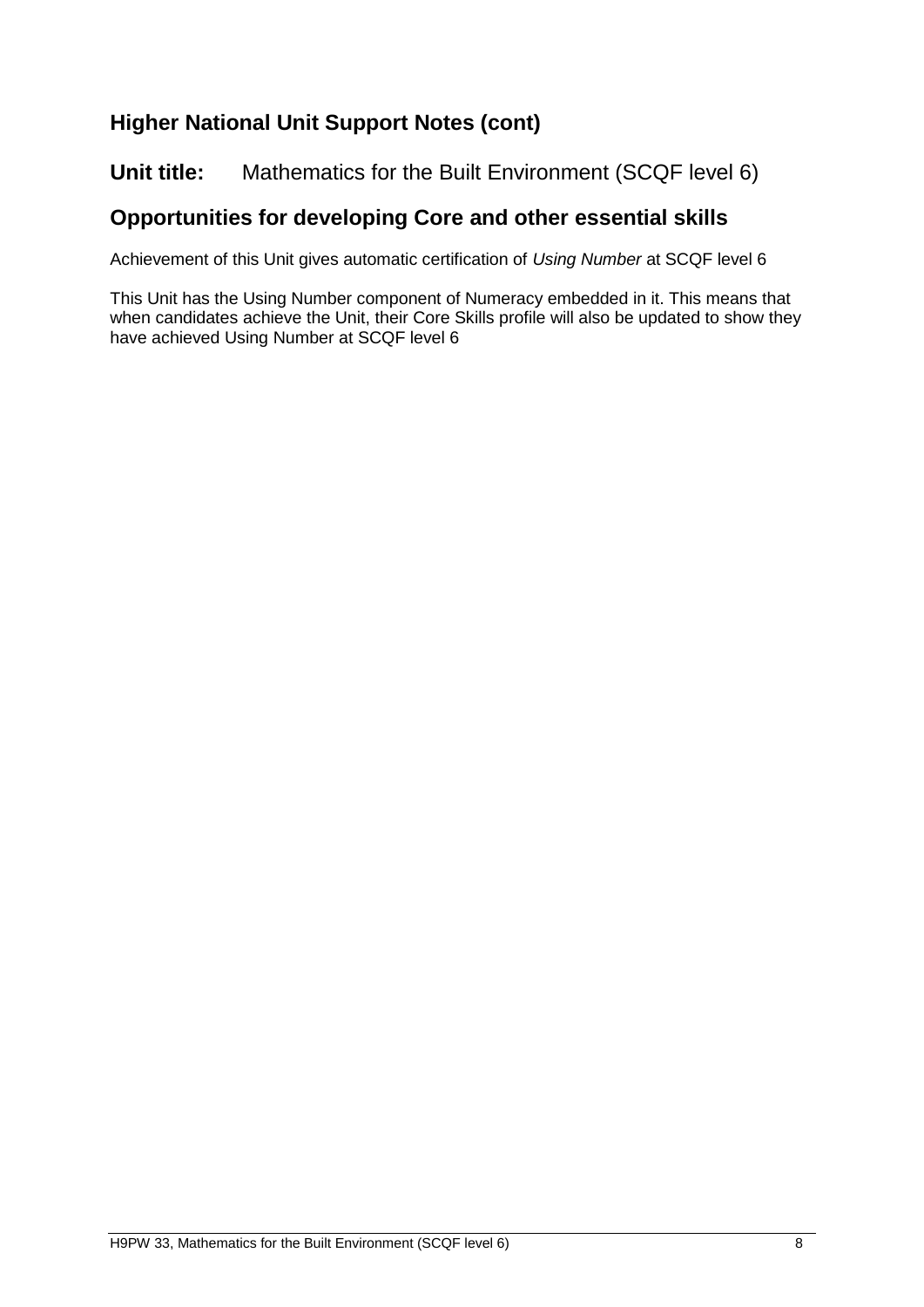# **History of changes to Unit**

| <b>Version</b> | <b>Description of change</b>                                 | <b>Date</b> |
|----------------|--------------------------------------------------------------|-------------|
| 02             | Core Skills Component Using Number at SCQF level 6 embedded. | 24/11/2015  |
|                |                                                              |             |
|                |                                                              |             |
|                |                                                              |             |
|                |                                                              |             |
|                |                                                              |             |
|                |                                                              |             |
|                |                                                              |             |
|                |                                                              |             |

© Scottish Qualifications Authority 2015

This publication may be reproduced in whole or in part for educational purposes provided that no profit is derived from reproduction and that, if reproduced in part, the source is acknowledged.

Additional copies of this Unit specification can be purchased from the Scottish Qualifications Authority. Please contact the Business Development and Customer Support team, telephone 0303 333 0330.